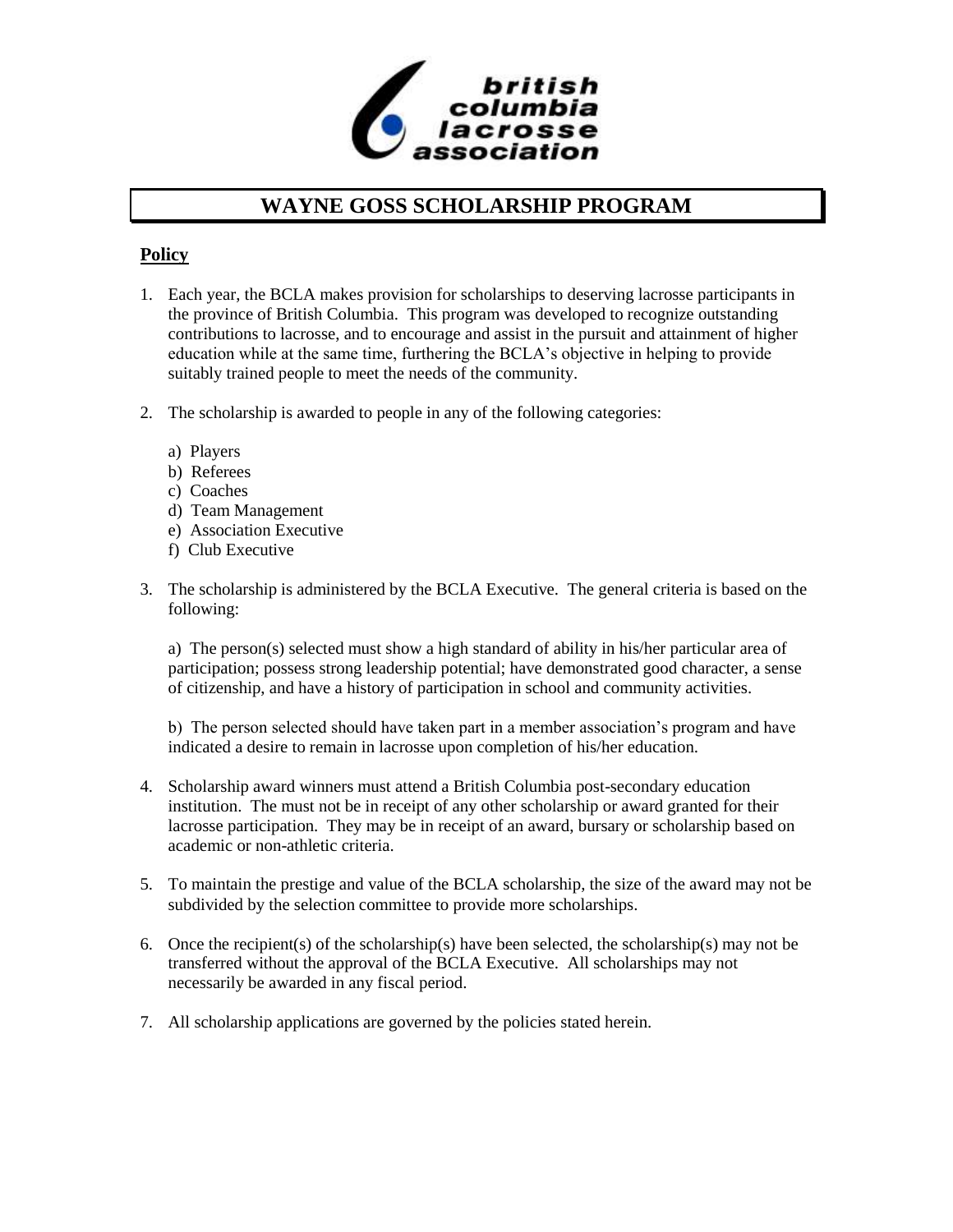

### **Procedures**

#### 1. **Application**

a) Each year, the BCLA Executive selecting recipients in the various categories will adhere to the following time frames:

Date when applications must be received by Thursday, June 2, 2022. Date on which the scholarship winners will be announced will be no later than August 31, 2022.

b) Those wishing to apply for a scholarship in any category will do so using the attached Scholarship Application Form.

c) After careful completion of the Application Form, the need for references and the verification of registration, applicants must submit the form and supporting documentation to the BCLA Office, Attention: Scholarship Committee, by the deadline date. Failure to submit the application by the required date will mean it is rejected for selection.

#### **Notification**

A representative of the BCLA Executive will notify the recipient(s).

#### **Disbursement**

Wayne Goss Scholarships are disbursed immediately upon receipt of proof of registration/acceptance to a post-secondary institution (Maximum: \$1,000).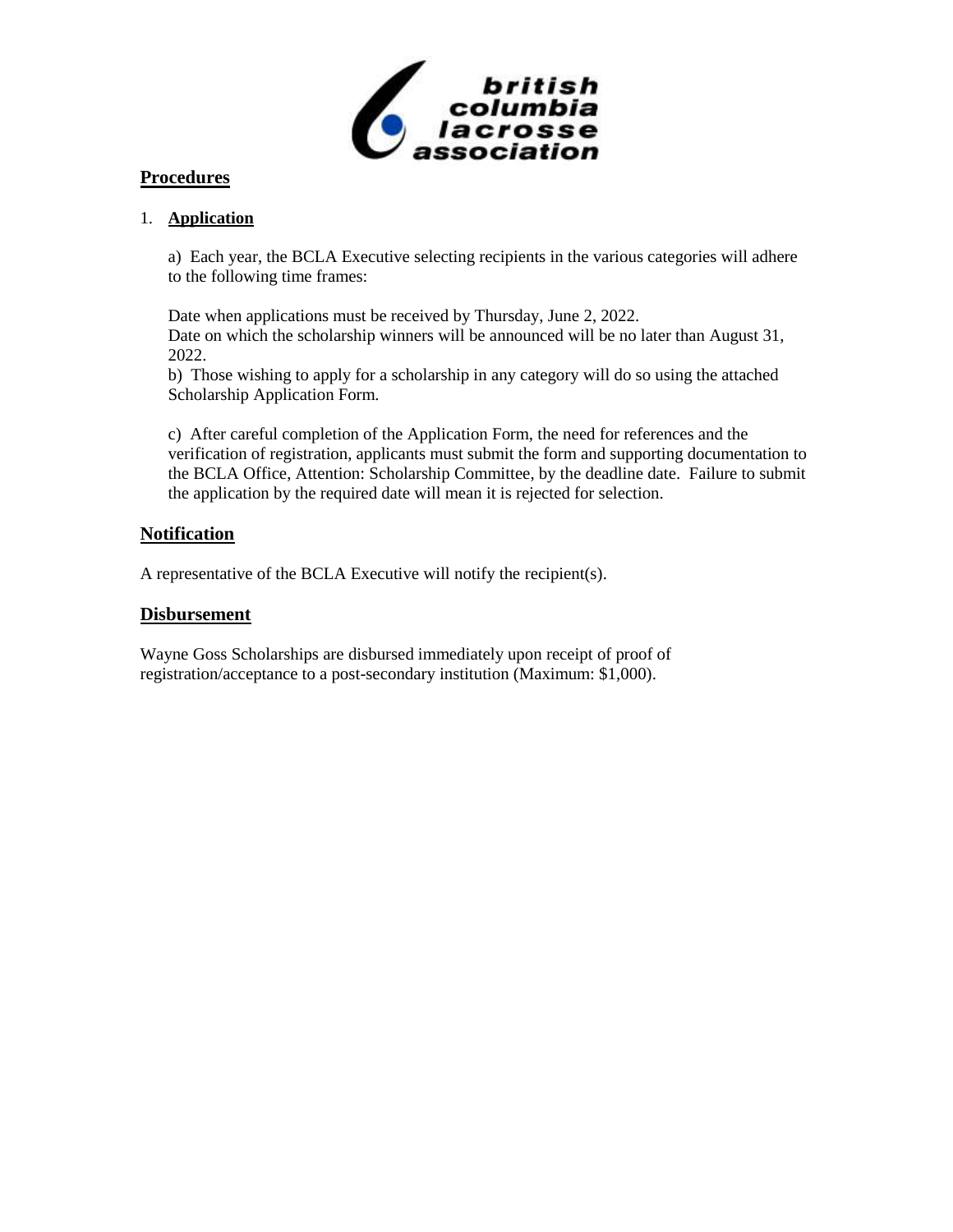

# **WAYNE GOSS SCHOLARSHIP APPLICATION INFORMATION**

This form, when completed and accompanied by the supporting documents listed below, carries your particular case to the BCLA Executive Selection Committee who will judge you on your merits. Please read the conditions of this award carefully, complete the application fully, and ensure that it is submitted on time.

### **DEADLINE: Thursday, June 2, 2022.**

## **Conditions and Application and Award**

- 1. The applicant must have attended a British Columbia educational institution for one full year prior to the award of the Wayne Goss Scholarship.
- 2. The applicant must have participated at some time in lacrosse activities conducted under the auspices of the BCLA.
- 3. The applicant may not accept any other lacrosse-related award should he/she be granted the Wayne Goss Scholarship.
- 4. The applicant must provide proof of attendance at a post-secondary educational institution before any funds will be disbursed.
- 5. Scholarship funds will be disbursed upon receipt of notification of registration.
- 6. This application **MUST** be accompanied by **ALL** of the following:

a) A letter from your school principal certifying your age, academic standing, character, abilities, and participation in school and community activities.

b) A transcript of your student grades or a photocopy of your permanent report card. If neither is available, then a letter of verification from a school administrator will be accepted.

c) A letter from your lacrosse association concerning your suitability for a scholarship.

I have read and understand the conditions of this application as stated above, and will comply with these conditions.

Signature of Applicant

\_\_\_\_\_\_\_\_\_\_\_\_\_\_\_\_\_\_\_\_\_\_\_\_\_\_\_\_\_\_\_\_\_